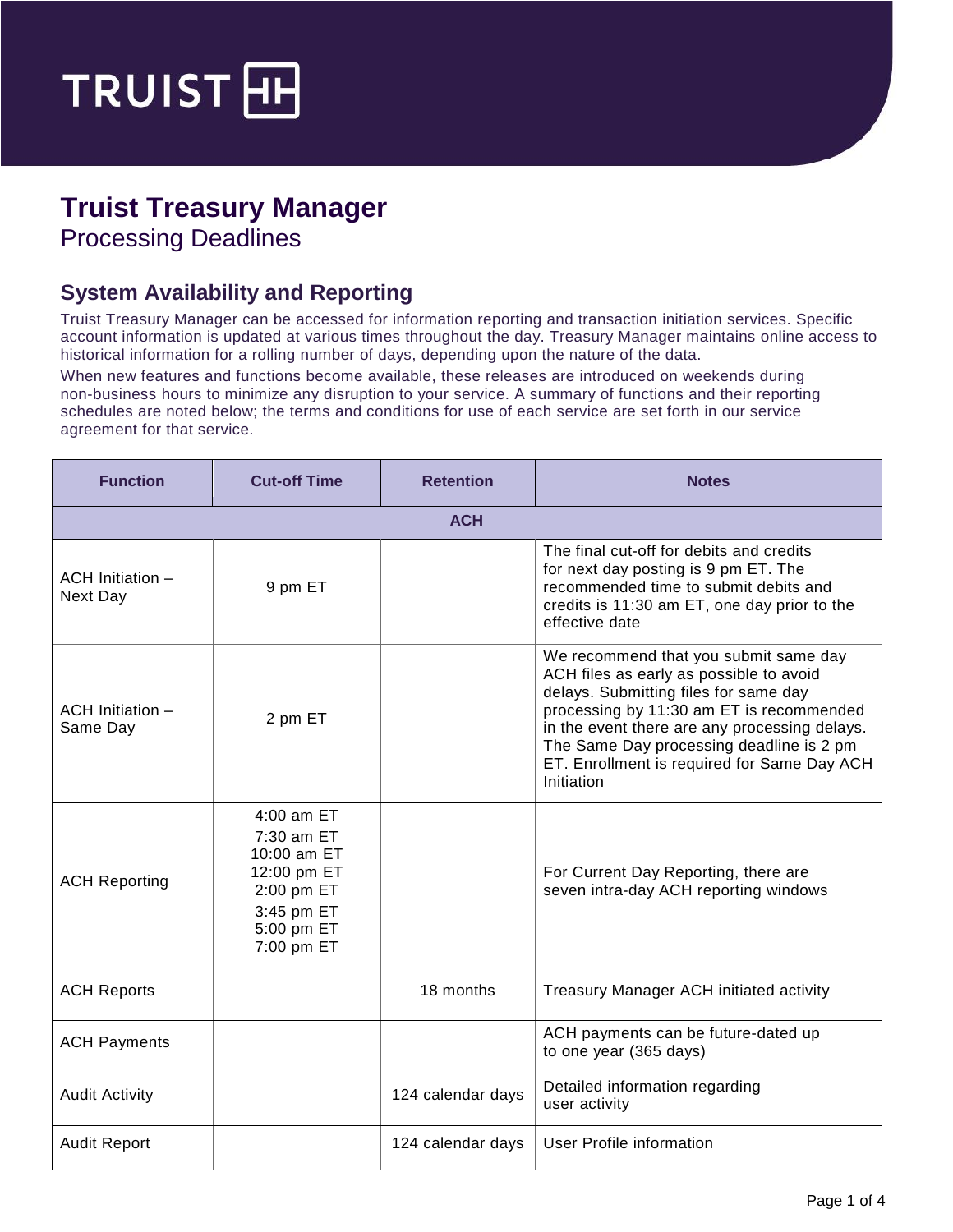| <b>Check Services</b>                                                      |                                                                                                          |                              |                                                                                                                                                                                                         |  |  |
|----------------------------------------------------------------------------|----------------------------------------------------------------------------------------------------------|------------------------------|---------------------------------------------------------------------------------------------------------------------------------------------------------------------------------------------------------|--|--|
| <b>Stop Payments</b><br>Placed                                             | 7 am - 9:30 pm ET<br>(DDA and ARP<br>accounts only)<br>$9:30$ am $-10$ pm ET<br>(CPR accounts only)      | 18 months                    | Stop should be available to tellers within<br>seconds during normal bank business hours.<br>Otherwise, the stop is in queued status.<br>Unless otherwise defined, stops are effective<br>for six months |  |  |
| Stop Payment and<br>Paid Item Inquiry                                      | No time constraint<br>(DDA and ARP<br>accounts only)<br>11:30 am $-9:30$ pm<br>ET (CPR accounts<br>only) | 18 months                    |                                                                                                                                                                                                         |  |  |
| Stop Payment<br>Reports                                                    |                                                                                                          | 18 months                    |                                                                                                                                                                                                         |  |  |
| Stop (Images)<br>Availability                                              | 11 am ET                                                                                                 | 18 months                    | Bank provides online access to images of<br>paid checks from prior business day                                                                                                                         |  |  |
| <b>Information Reporting</b>                                               |                                                                                                          |                              |                                                                                                                                                                                                         |  |  |
| <b>Balance Reporting</b><br>- Prior Day                                    | 7 am ET                                                                                                  | 18 months                    |                                                                                                                                                                                                         |  |  |
| <b>Balance Reporting</b><br>- Current Day                                  | Varies based upon<br>service                                                                             | 18 months                    |                                                                                                                                                                                                         |  |  |
|                                                                            |                                                                                                          | <b>Special Reports (ERD)</b> |                                                                                                                                                                                                         |  |  |
| <b>CAR (Client Activity</b><br>Report)                                     | 8 am ET                                                                                                  | 30 calendar days             |                                                                                                                                                                                                         |  |  |
| EDI/ACH<br><b>Received Report</b>                                          | 9 am ET                                                                                                  | 30 calendar days             |                                                                                                                                                                                                         |  |  |
| <b>CPR Outstanding</b><br><b>Balance Report</b><br>(Summary and<br>Detail) | Approximately 11:30<br>am ET                                                                             | 30 calendar days             | Formerly the Daily Disbursement Totals and<br>Daily Recap of Posted Items reports                                                                                                                       |  |  |
| Disbursement<br><b>Totals Report</b>                                       | 1 pm ET                                                                                                  | 30 calendar days             |                                                                                                                                                                                                         |  |  |
| <b>CPR Account</b><br><b>Adjustment Report</b><br>(Detail)                 | 5 pm ET                                                                                                  | 30 calendar days             | Formerly the Daily Outstanding Mismatch<br>Paid, Daily Presented Rejects, and Daily<br><b>Update Audit reports</b>                                                                                      |  |  |
| CPR Stop<br><b>Payments Report</b>                                         | Approximately 11:30<br>am ET                                                                             | 30 calendar days             | Formerly the Daily Stop Report                                                                                                                                                                          |  |  |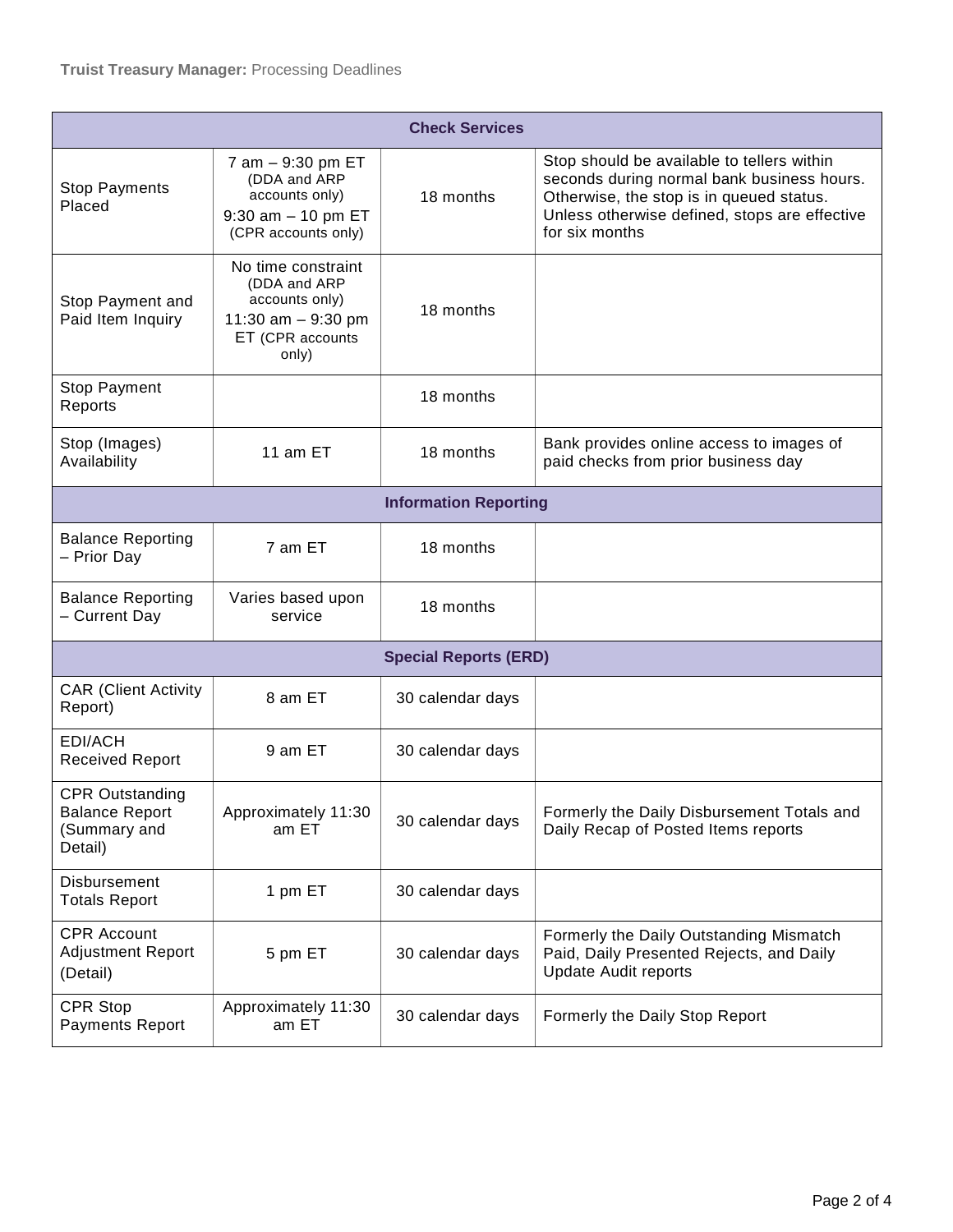| <b>Image Access</b>                                                          |                  |                             |                                                                                                                                                                                               |  |  |
|------------------------------------------------------------------------------|------------------|-----------------------------|-----------------------------------------------------------------------------------------------------------------------------------------------------------------------------------------------|--|--|
| Image Retention -<br>(On-us Truist<br>Items)                                 |                  | 7 years                     | Paid items, deposit tickets,<br>and deposited items                                                                                                                                           |  |  |
| Image Retention -<br>(Transit Non-Truist<br>Items)                           |                  | 5 years                     | Paid items, deposit tickets,<br>and deposited items                                                                                                                                           |  |  |
| <b>Truist Online Courier</b>                                                 |                  |                             |                                                                                                                                                                                               |  |  |
| <b>Balance Reporting</b><br>Statement<br>Retention<br><b>Special Reports</b> |                  | 60 calendar days            |                                                                                                                                                                                               |  |  |
|                                                                              |                  | <b>Positive Pay and ARP</b> |                                                                                                                                                                                               |  |  |
|                                                                              |                  |                             |                                                                                                                                                                                               |  |  |
| Positive Pay<br>Exceptions/Images<br>delivered by Truist                     | 10 am ET         |                             | This is the earliest time the Positive Payment<br>reports are available for exception decision-<br>making                                                                                     |  |  |
| Positive Pay<br>Exception<br>Pay/Return<br><b>Decision Deadline</b>          | 4 pm ET same day |                             | This is the deadline to notify the Bank<br>regarding the validity of the current business<br>day's mismatched checks. A Pay or Return<br>decision is required by this time                    |  |  |
| Manual Issue/Void<br><b>Input Deadline</b>                                   | 9 pm ET          |                             |                                                                                                                                                                                               |  |  |
| <b>Positive Pay - CPR</b>                                                    |                  |                             |                                                                                                                                                                                               |  |  |
| Positive Pay<br>Exceptions/Images<br>delivered by Truist                     | 3 pm ET          | 18 months                   | This is the earliest time the Positive Payment<br>reports are available for exception decision-<br>making. Bank provides online access to<br>images of the current day's mismatched<br>checks |  |  |
| Positive Pay<br>Exception<br>Pay/Return<br>Decision deadline                 | 2 pm ET next day |                             | This is the deadline to notify the Bank<br>regarding the validity of the current business<br>day's mismatched checks. A Pay or Return<br>decision is required by this time.                   |  |  |
| Manual Issue/Void<br><b>Input Deadline</b>                                   | 9 pm ET          |                             |                                                                                                                                                                                               |  |  |
| <b>Positive Pay - Reverse</b>                                                |                  |                             |                                                                                                                                                                                               |  |  |
| <b>Reverse Positive</b><br>Pay Paid Images<br>Delivered by Truist            | 9 am ET          | 18 months                   | This is the earliest time the Reverse Positive<br>Pay reports are available for Return decision-<br>making                                                                                    |  |  |
| <b>Reverse Positive</b><br>Pay Paid Return<br><b>Decision Deadline</b>       | 4 pm ET next day |                             | This is the deadline to notify the Bank<br>regarding the validity of the prior business<br>day's paid checks. A Return decision is<br>required by this time                                   |  |  |